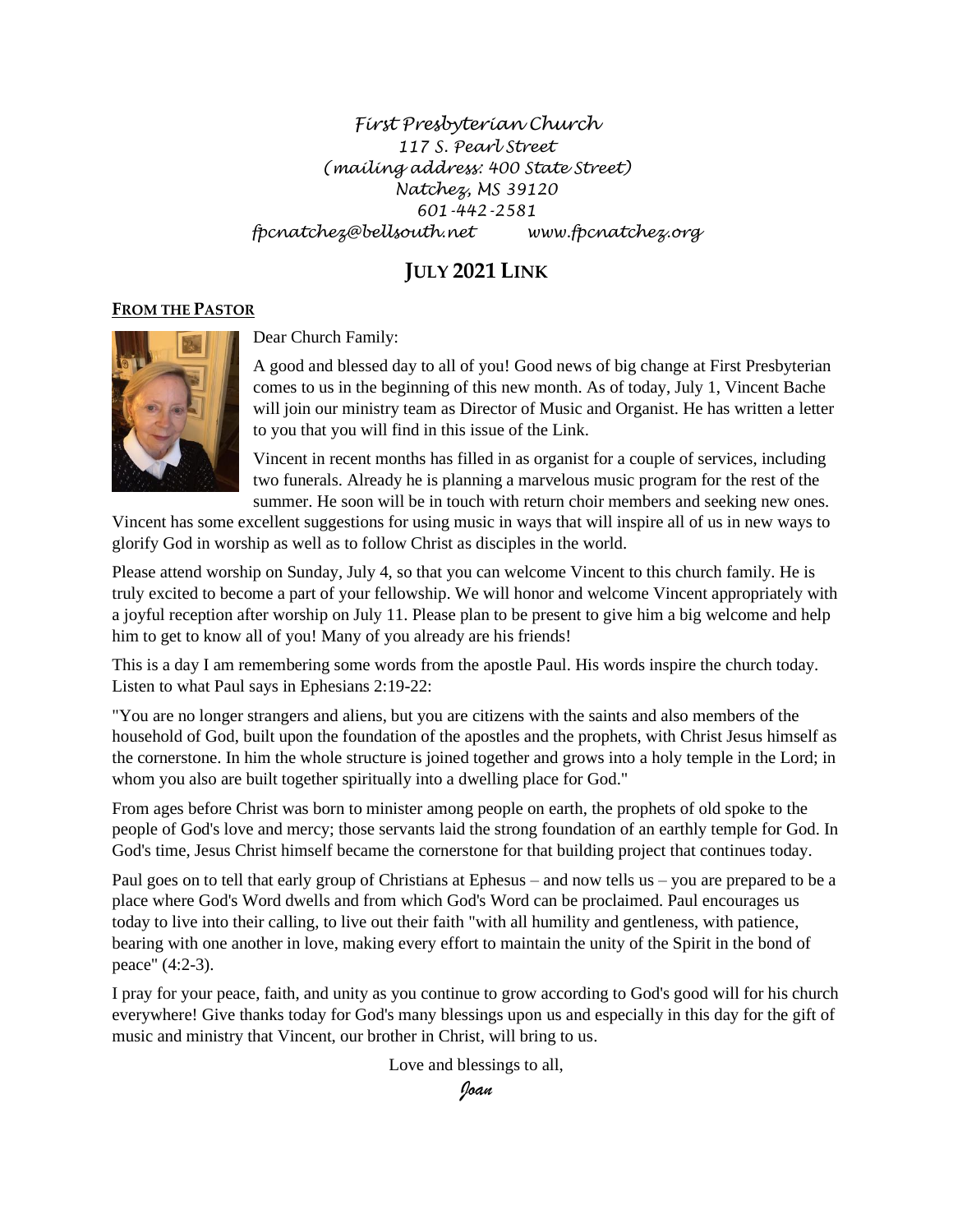### **MUSIC NOTES:**



Dear People of God,

Allow me to introduce myself as your new Director of Music and Organist. My name is Vincent Bache, III- some call me Vincent, some call me Vince- either one is fine with me! I am delighted and humbled to be selected for this position and offer my gifts to God and you in this wonderful place. I have spent many years in the field of Church Music, starting as Organ Scholar in High School, studying organ and piano in College, and into adult professional life in several different churches- my most recent being a very long tenure of 30 years. My firm belief is that music

is a unique means of grace by which people encounter the glory, majesty and loving nature of God. I also believe our music for worship should be the very best that we can give, utilizing our unique talents and resources available. This is not to say that anything must be perfect, but rather that it should be the best we can create. I also believe in having fun in the creation of this offering, for though we may have to work hard on some things, the load is lighter when we do so with joy and a family camaraderie.

I am blest to know some of you already, and I look forward to meeting everyone in the coming months and learning what your favorite hymns are! I also wish to extend a hearty welcome to all who would like to give choir a try, and a very special 'welcome back' to any who may have been in the choir before, taken a break, and wish to returnall are welcome! Blessings to you all.

### **PROPERTY COMMITTEE**

In preparation for the Photo Gallery reopening, we had the upstairs in Stratton Chapel and all the bathrooms in the church deep cleaned. It was definitely needed and well worth it as the Gallery had been closed up for over a year! In addition to the daily maintenance, we have also arranged for all the bathrooms in the Church and the Education Building to be thoroughly cleaned every 2 weeks.

The Memorial Garden has also been cleaned up, as have the beds around the Education Building. You may also have noticed the flowers in front of the church and two new trees on the playground.

Volunteers are needed to help clean the kitchen in the Education Building. If you would like to help, please call Anne Willett at 601-807-1219.

Anne Willett and Catherine Ratcliffe, FPC Property Committee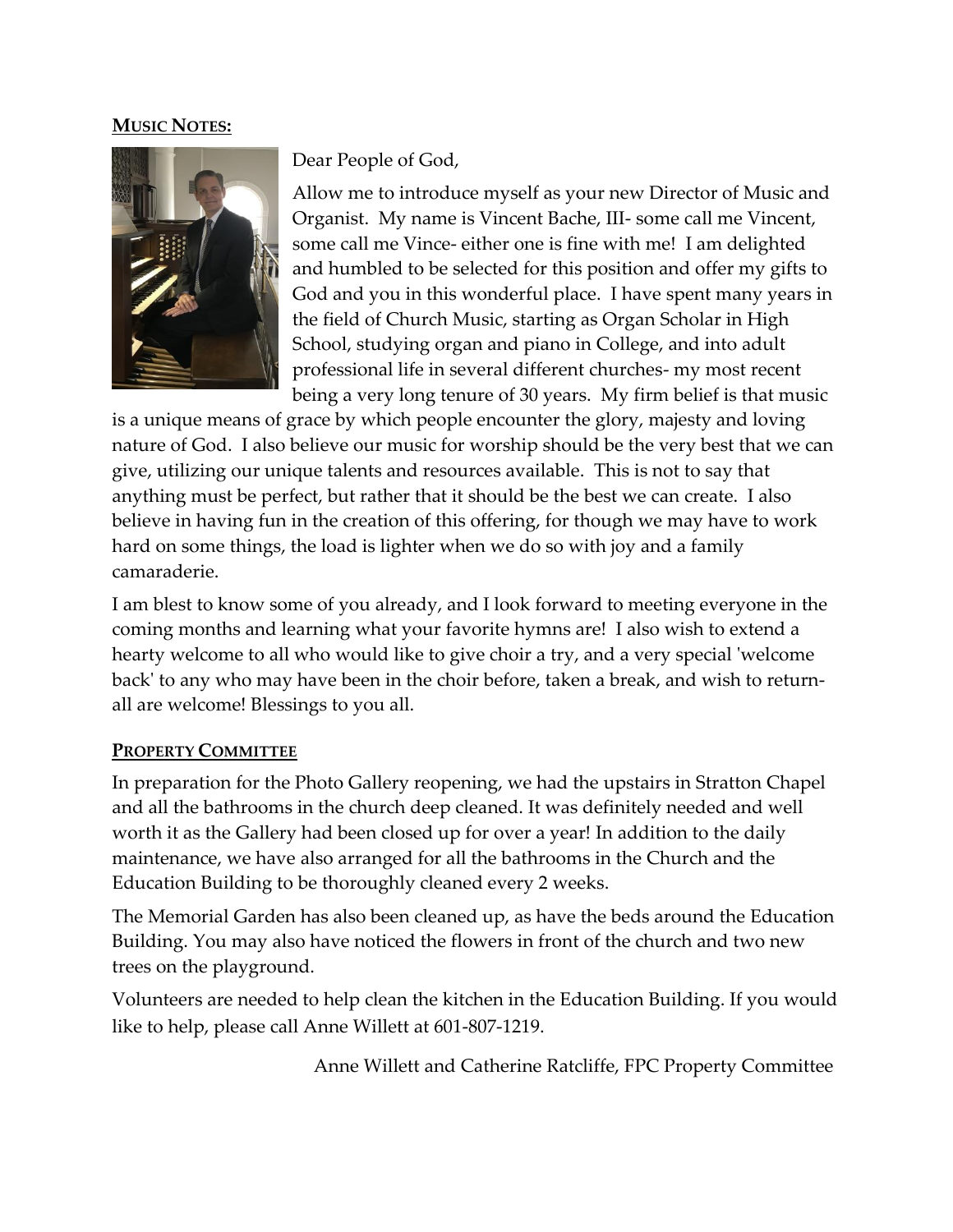# **MISSION COMMITTEE: FOOD BOX PROGRAM**

**Stewpot Service Fellowship (and food delivery):** the group prepares and serves food one Sunday a month. FPC members deliver food every Sunday. FPC donates \$100 monthly from the Clara Chamberlain fund. (See note from Stewpot Director Amanda Jeansonne on page 7 of the Link.)

**Food box ministry**: Food boxes with \$15 gift certificates are provided to people in the community who are in need. 35 boxes per month. About 150 people are being served on rotating and as needed basis. George and Linda Bates order the food and fill boxes. They have made significant financial donations and other funds come from the discretionary fund (cash from Sunday collections) \$1800 monthly. Pam and Deon keep up with the distribution. This mission is about 2 years old and there have been good experiences and feedback.

**Yearly Monetary Donations**: \$500 to Boy Scouts (plan to increase to \$1000 in 2021), \$1000 Natchez Stewpot (in addition to the \$100/month), \$1000 Natchez Children's services, \$1000 Guardian Shelter (donations will be repeated before the end of 2021.

**Men's Culinary Event/Gumbo fundraiser:** If Covid-19 situation allows it, we would like to have the culinary event. It may be a cook and pick up function if we are not able to gather in a social gathering. We would also like to plan on another Gumbo fund raiser. \$3000 was generated at end of 2020 and divided between two Haiti Missions.

**Haiti Missions**: We are not able to send members to Haiti at present because of political dangers. The activity of Fantom 509 gangster/crime organization and other groups is making it too dangerous for travelers to Haiti. Meanwhile, we plan to provide financial assistance.

**Brazil Mission**: Our church receives donations for Brazil, and we recently sent \$4800 to two churches in Brazil. They are providing food boxes. George Bates hopes to organize a trip to Brazil in 2022 if the Covid pandemic allows.

**Mexico Mission**: We still send \$300 monthly to Pastor Fernando in Mexico in the Yucatan.

**Habitat for Humanity**: We expect new construction to begin this year. Our members have assisted in projects.

**Blessings School Alliance**: The pandemic has interfered with this program. Walter Tipton and Kristen Abney had been involved in that and will reevaluate for starting again in August if in-person classes start back in the public schools.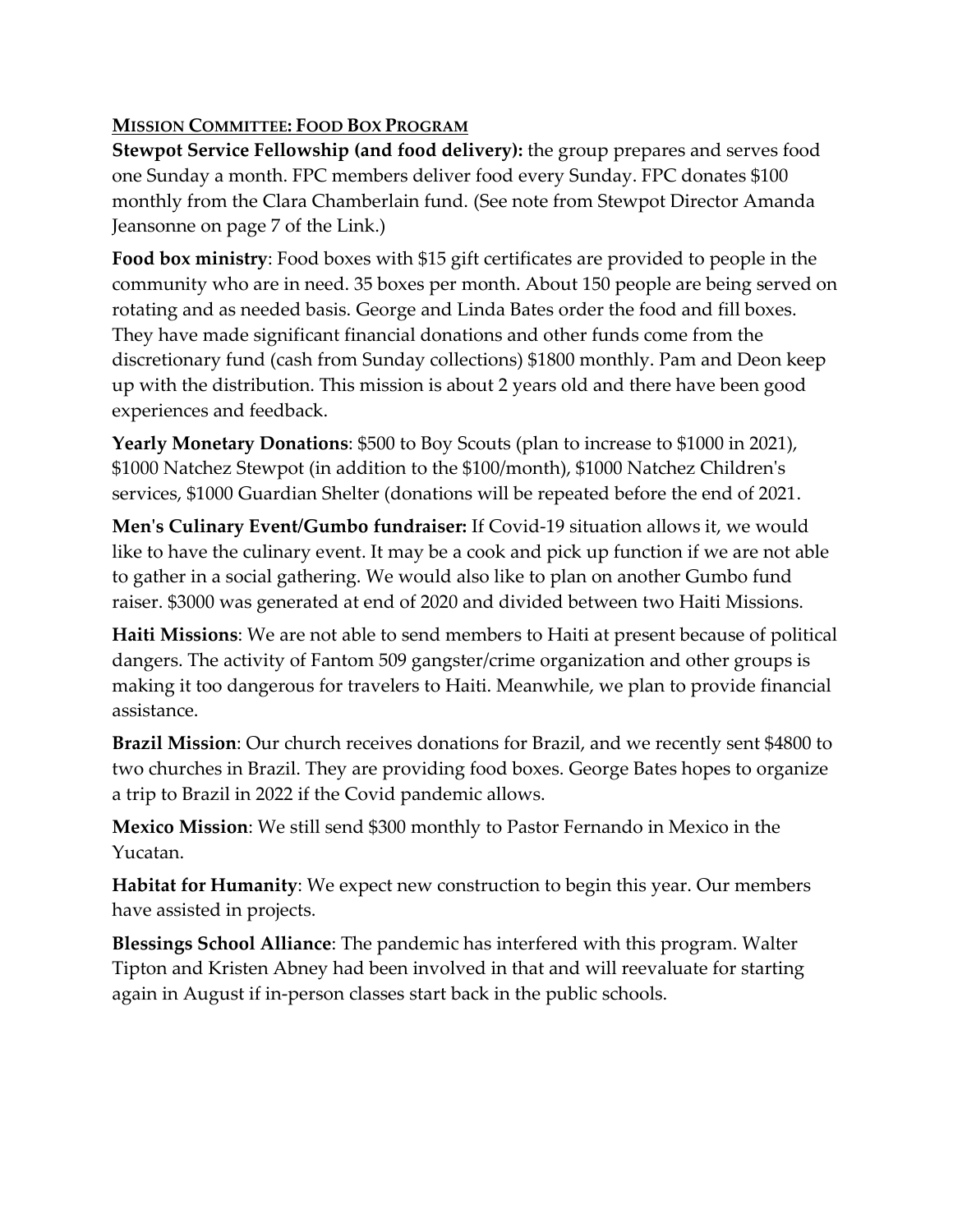## **CHRISTIAN EDUCATION**

Our wonderful Jamaican choir section leaders served beautifully as day camp counselors during June. They shared their creativity in song, art, and games.

*Below: Each morning, the camp begins in Stratton Chapel with a Bible story and lesson.*



*Below: Time for arts and crafts*



*Below: Helen Smith, Elder and Chair of the Christian Education Committee, helps the campers with a painting project.*

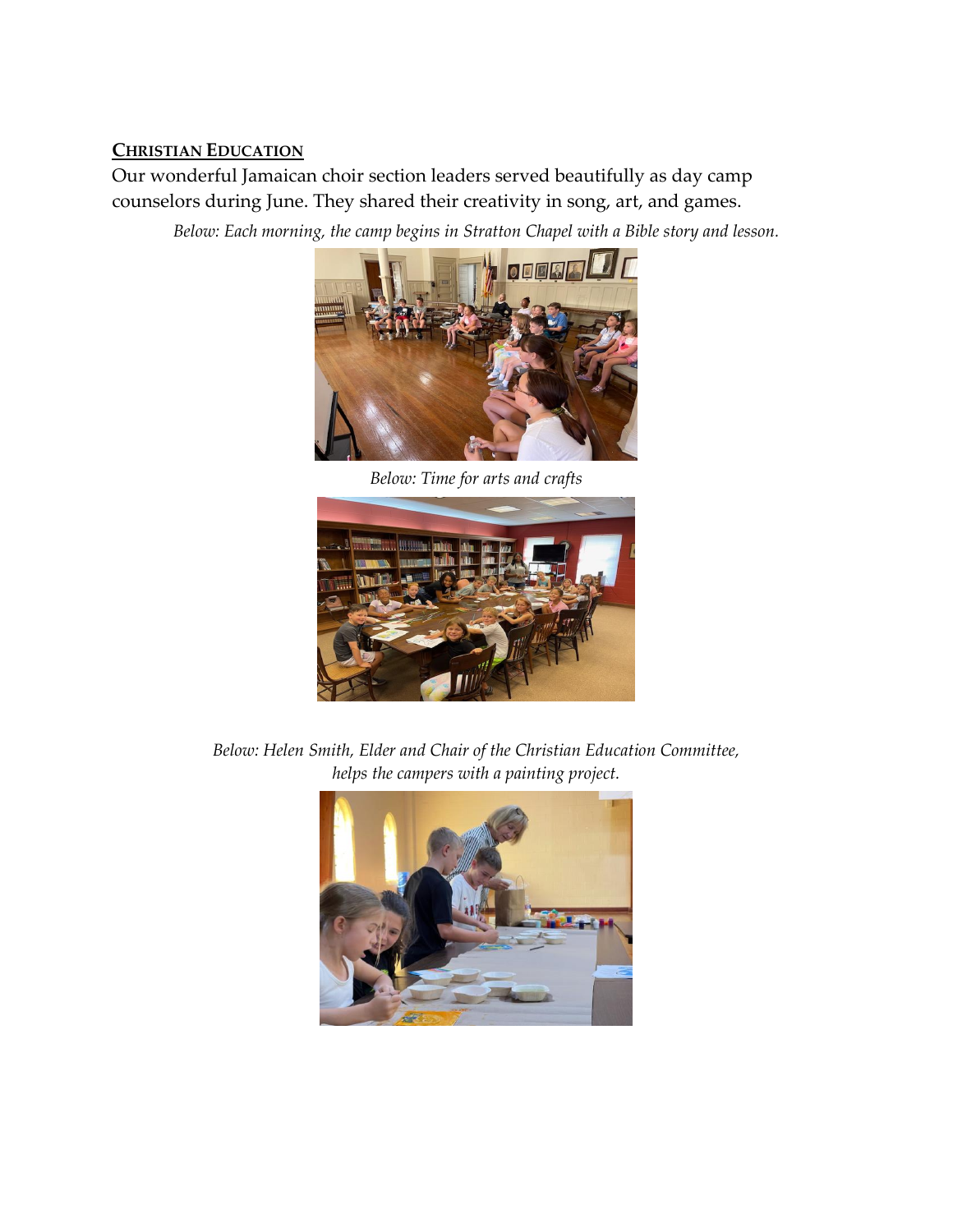One week our counselors shifted gears and worked as volunteers teaching music, English, math, and more with the Joe and Dianne Good neighborhood ministry in Natchez. It was a perfect match of their gifts, talents, and passion for service to the needs of the local children. As a result of that experience, we feel that God has answered our prayers for guidance and has opened wide a new door. We are excited to announce that instead of camps at the church in July, the counselors will spend those weeks in ministry with the Goods.



*Above: Sonya Faulknor (1 st row, left), Antoin Marshall (4th row, right), & Ashley Palmer (3 rd row, right) with the children they are tutoring.* 

Anyone interested and able to participate in this highly successful local mission program may contact me or the church office for information about how to do that.

Helen Smith, Chairman, FPC Education Committee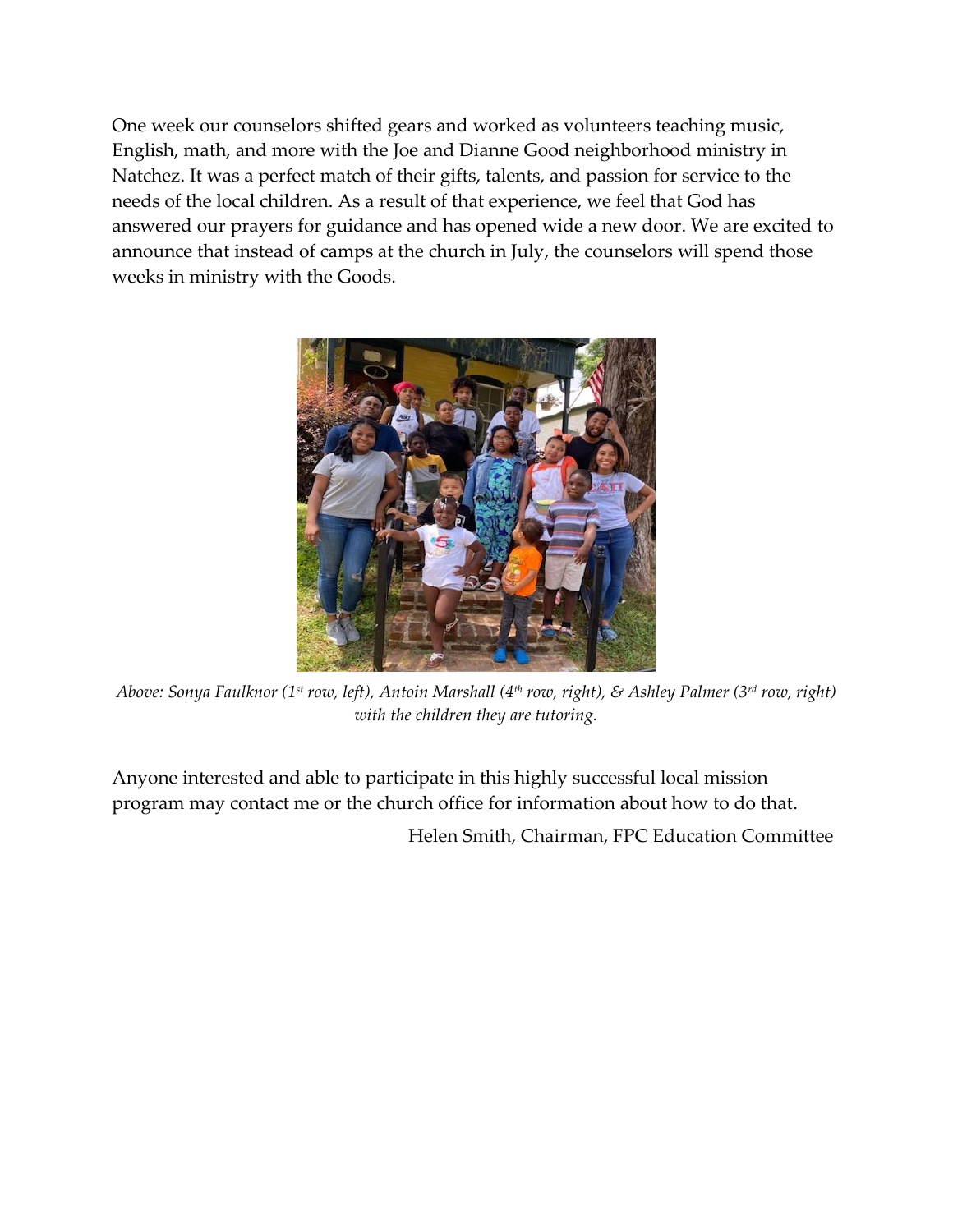## **EVANGELISM COMMITTEE**

The recent major focus of the Evangelism Committee has been the safety and care of the congregation in response to the Covid pandemic. As the local impact of the pandemic gradually recedes, our work in this arena is shifting to maintaining a safe environment for our Sunday worship service as well as for the rest of the FPC campus. We anticipate supporting the congregation late this fall and winter when there will likely be a nationwide effort to distribute vaccine booster shots to the general population.

The live-streaming of our worship services, as well as the quality of the audio experience for those attending in-person, remains an active part of the work of the Audio/Visual Outreach ministry segment of the Evangelism Committee. We would like to train some new folks in the skills required for this outreach ministry. It is a very interesting and satisfying service to our community. I would invite anyone who has an interest in this important mission work to discuss your interest with Lane Feltus or me.

Deacon Rusty Jenkins has joined a new evangelism effort to enhance the outreach impact of our Natchez in Historic Photographs gallery. This too is an ongoing and important mission. We need more folks to join this outreach effort and would encourage anyone who can staff the welcome desk for the Gallery, or provide any other services related to the Gallery, to please reach out to Lane or me. Thank you.

> Marc Doyle and Lane Feltus Co-Chairs, Evangelism Committee

# **REPORT FROM THE DEACONS**

The deacons of First Presbyterian Church have been remarkably busy these past months! We each do home visits and hospital visits, too, when permitted. We take food, send cards, and make calls. We are in the process of having all the deacons send birthday cards to everyone in our church!

We offer up prayers to those on the prayer lists. We have also been reaching out to members who have not been coming to church due to Covid or other issues, letting them know how much we miss their smiles and their presence in the church sanctuary.

We also have some deacons working with the property committee, fixing and maintaining the church and grounds.

The deacons will also be hosting fellowship luncheons on the following Sundays after the 10:30 worship service: August 8 (Rally Day); September 12 (The Fall Gathering); October 10 (Harvest Festival); November 12 (Thanksgiving); and December 12 (Christmas luncheon).

> We look forward to seeing you soon! Frances Meason, Deacon Chair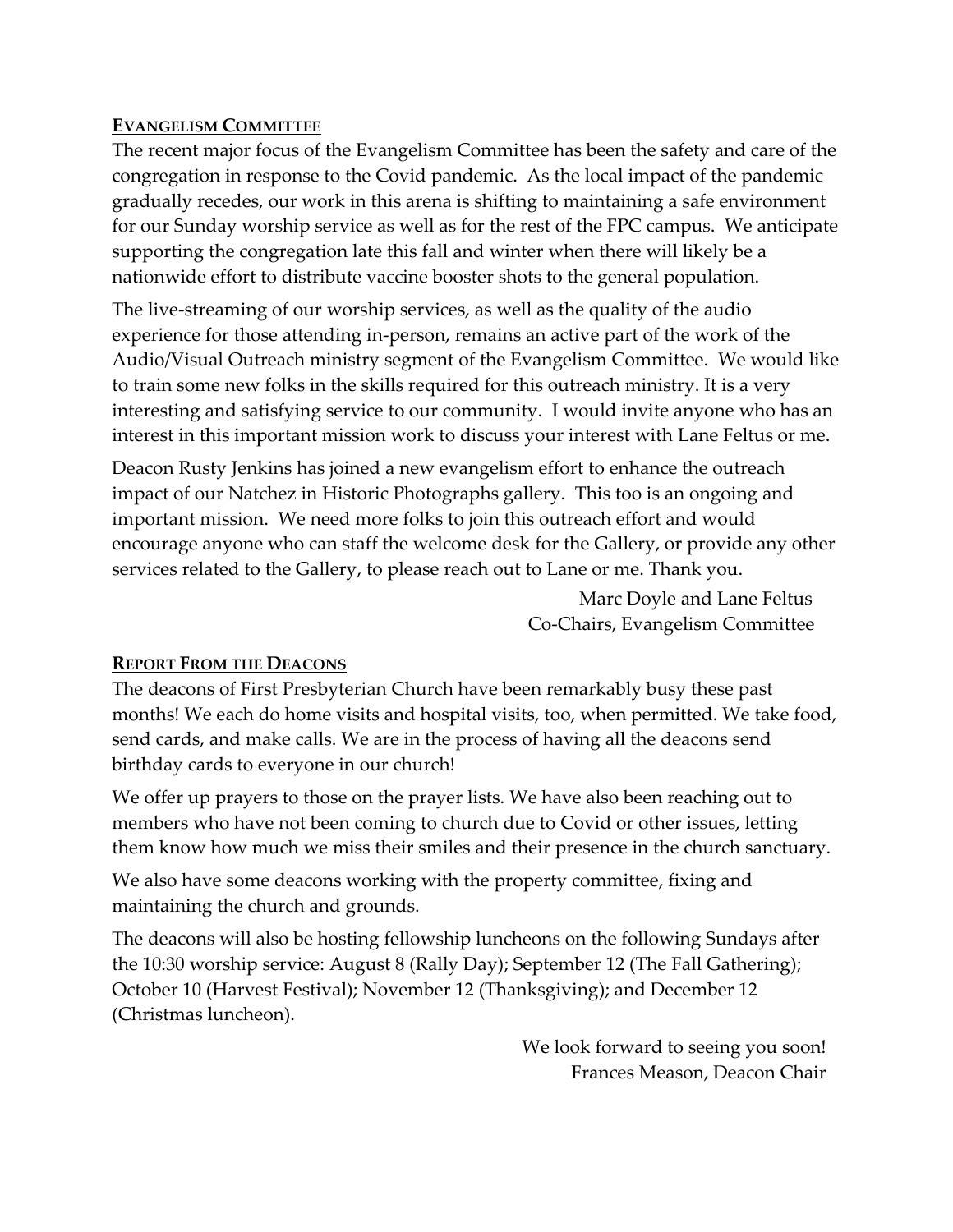### **PRESBYTERIAN WOMEN**

What fun we had on June 16! The PW Board was so glad to at least have one Luncheon this year! We had a good turnout. Everyone brought their own sandwiches and we had drinks and wonderful cookies which Susanna Sharp made for us. A good deal of business was relayed, but our meeting was kept within the hour. Dana Dent was introduced as our new Spiritual Leadership Developer/Offering Interpreter. The board is so happy to have her join our team. We finally painted those rocks with encouraging phrases that will be given to the elementary school children that the church is providing with backpack snacks in the fall. A good time was had by all!

We are now setting our sights to fall. We will crank back up in September with our circle meeting. We'll study the book from this past year that everyone had paid for, and we weren't able to enjoy. It is *Into the Light*, *Finding Hope Through Prayers of Lament* by our own Mississippian the Rev. Dr. Lynn Miller. We are hoping to get Lynn to return in January and speak to us on this study at the luncheon. At the September luncheon we hope to have the yearbooks completed and a fundraising project selected. I hope you all have a marvelous summer. We'll see you in the fall!

> Blessings to All and Stay Safe, Phyllis Mashburn, PW Moderator

## **STEWPOT NOTE FROM AMANDA JEANSONNE, DIRECTOR**

Summer is going well at the Stewpot. Our dining room at 69 E. Franklin Street will reopen on August 1 for our guests to eat in.(The Stewpot dining room was closed for months due to the pandemic.)

If you would like to get involved, here are some ways that you can help: We have a need for volunteers who can commit to helping prepare the meal one or two days a week, from 8:00 a.m. to 11:00 a.m. We also need help unloading and shelving food from the Mississippi Food Network truck twice per month. This requires some heavy lifting. If you know of anyone that may be interested, please contact Amanda Jeansonne at 601-807-2654.

We also have a need for large cans of vegetables and kitchen knives of all sizes. These can be dropped off at the Stewpot any time between 7:30 a.m. and 1:00 p.m., Monday through Saturday.

The continued support of First Presbyterian Church is greatly appreciated.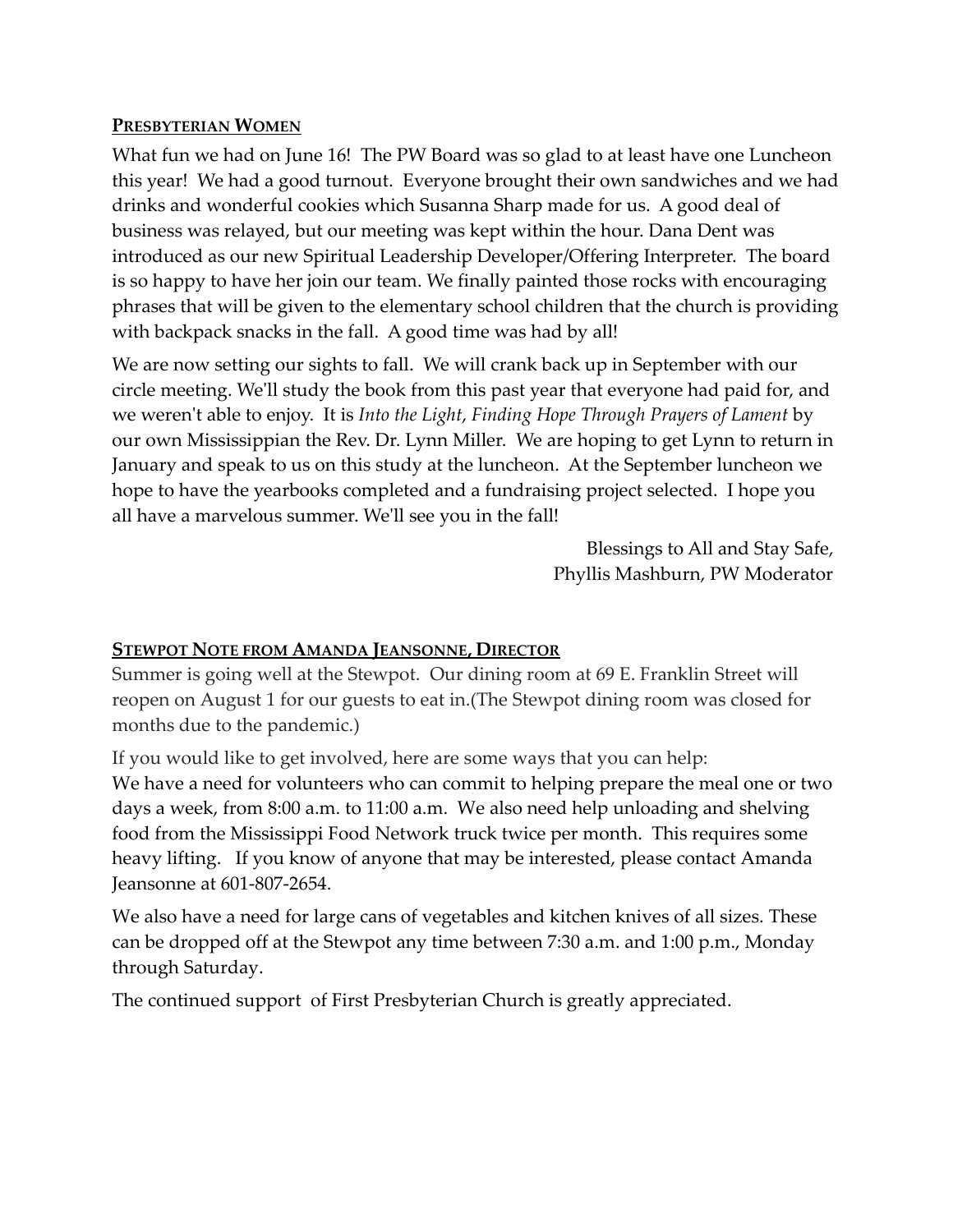### **REPORT FROM THE PRESBYTERIAN PLAYSCHOOL**

I hope everyone is having a wonderful and relaxing summer break!

We are continuing to improve our curriculum and programming, as well as add to our hands-on learning experiences. How, you might ask. By doing the following things.

- 1. Implement a science curriculum
- 2. Tech Time: added segment to our curriculum to promote basic skills in technology operations and concepts using desktops (K4)
- 3. Implementing the Elements of Art

We are so excited for our students to start enjoying the benefits of these new additions!

We will be closed Monday, July 5, for Independence Day.

On July 15, seven of our Preschoolers will be graduating via zoom from the Waterford Up-Start program.

Aretha Davis, Playschool Director

# **NATCHEZ IN HISTORIC PHOTOGRAPHS**

**The Natchez in Historic Photos** in Stratton Chapel is now open! Please consider donating a couple of hours to the museum as a docent. The exhibit is open Monday through Saturday, 10 a.m. to 4 p.m. Call the office to let us know what days and hours you will volunteer, or stop by and sign up.

**Boy Scout Troop 157** meets at 7 p.m. Mondays in Fellowship Hall.

**The Men's Prayer Breakfast** will meet Tuesday, July 13 at 7 a.m. in Fellowship Hall.

**Open Gates AA Meeting** meets every Wednesday at 12 noon in the basement meeting room in Stratton Chapel.

**Wednesday Night supper and program**: Join us every week at 5:15 p.m. in Fellowship Hall for supper and a program or Bible study.

**The next Session meeting** is Monday, July 12, at 5:30 p.m. in the church library.

**The Pastor's Bible Study** meets on Tuesdays, at 11 a.m. in Stratton Chapel. You may bring your Bibles or use the ones provided in the chapel.

**Online Giving**: For your convenience you now can give online through PayPal. You do not have to have a PayPal account. Just click the Online Donate button on our Give webpage at **https://www.fpcnatchez.org/give**. This is a great way to meet your regular commitments to the church or to make a special gift. Thank you for your faithfulness.

**To have a copy of our prayer list** emailed to you, please contact the church office. Hard copies are also available in the church office if you would like to stop and pick one up.